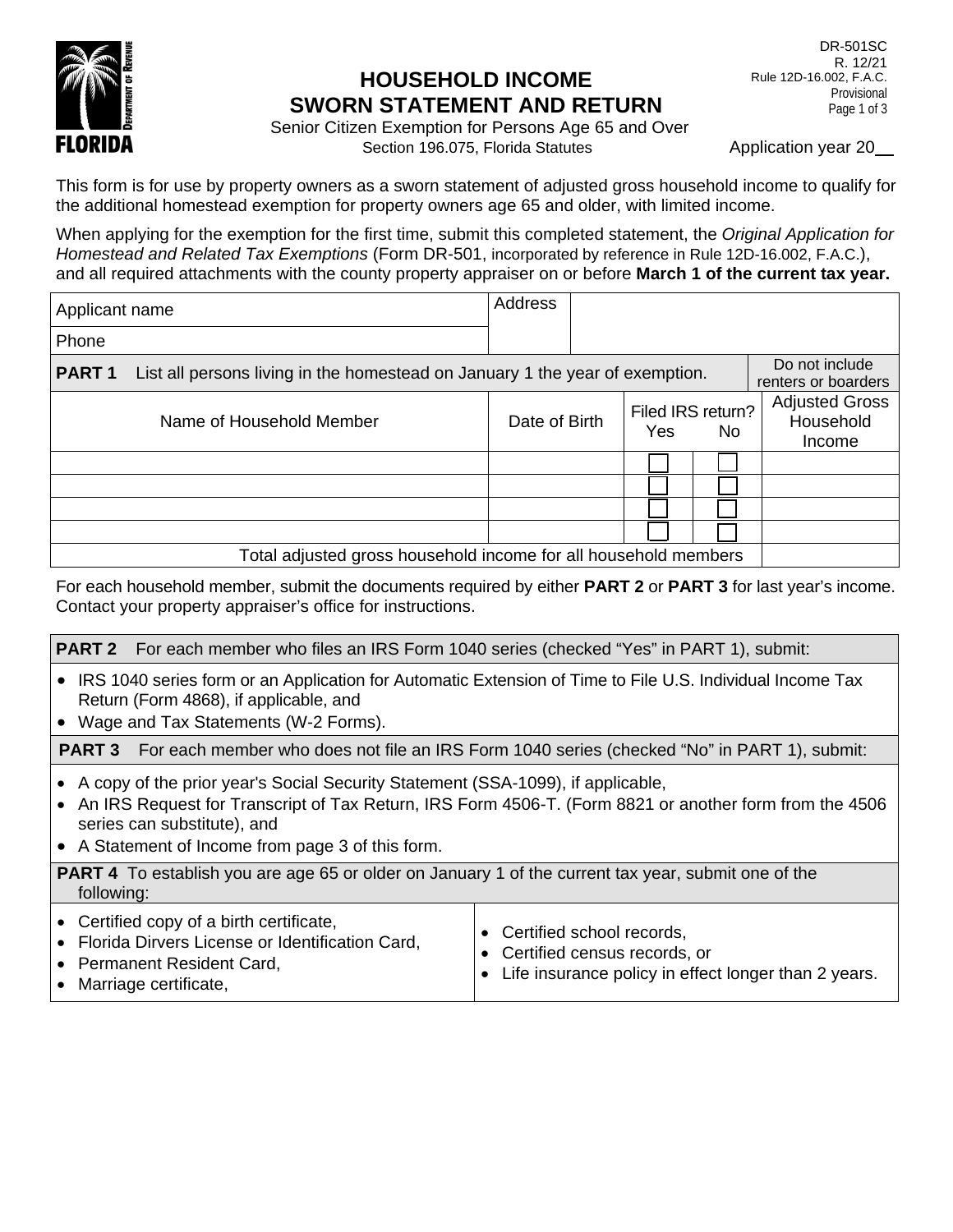## **CERTIFICATION**

I certify that:

- I am at least 65 years old on January 1 of the tax year I am applying for. I have attached proof of my age.
- The total prior year adjusted gross household income of all persons living in the household on January 1 of the tax year is not more than the adjusted gross income under section 196.075, F.S. (\$20,000 adjusted annually starting in 2001 by percentage change in the average cost-of-living index.) The annual adjusted income limitation for persons 65 and older is available on the Department's website at floridarevenue.com/property/Pages/DataPortal.aspx.

I qualify for this exemption under Florida law. I am a permanent resident of the State of Florida and I own and occupy the property above. I understand that under s. 196.075(5), F.S., each year I must notify the property appraiser by May 1 if my household income exceeds the most recent income limitation. Under s. 196.131(2), F.S., any person who knowingly and willfully gives false information to claim homestead exemption is guilty of a misdemeanor of the first degree, punishable by a term of imprisonment up to 1 year or a fine up to \$5,000 or both.

Florida law requires property appraisers to determine whether an additional homestead exemption may be granted. Property appraisers will notify you if additional information or documentation is needed to determine eligibility for the additional homestead exemption requested. I grant permission to allow the property appraiser to review the supporting documents, if requested.

I certify all information on this application, including any attachments, is true, correct, and in effect on January 1 of the tax year.

Under penalties of perjury, I declare that I have read the foregoing Household Income Sworn Statement and Return and the facts stated in it are true.

|           |            | and the control of the control of |
|-----------|------------|-----------------------------------|
| Signature | Print name | Date                              |